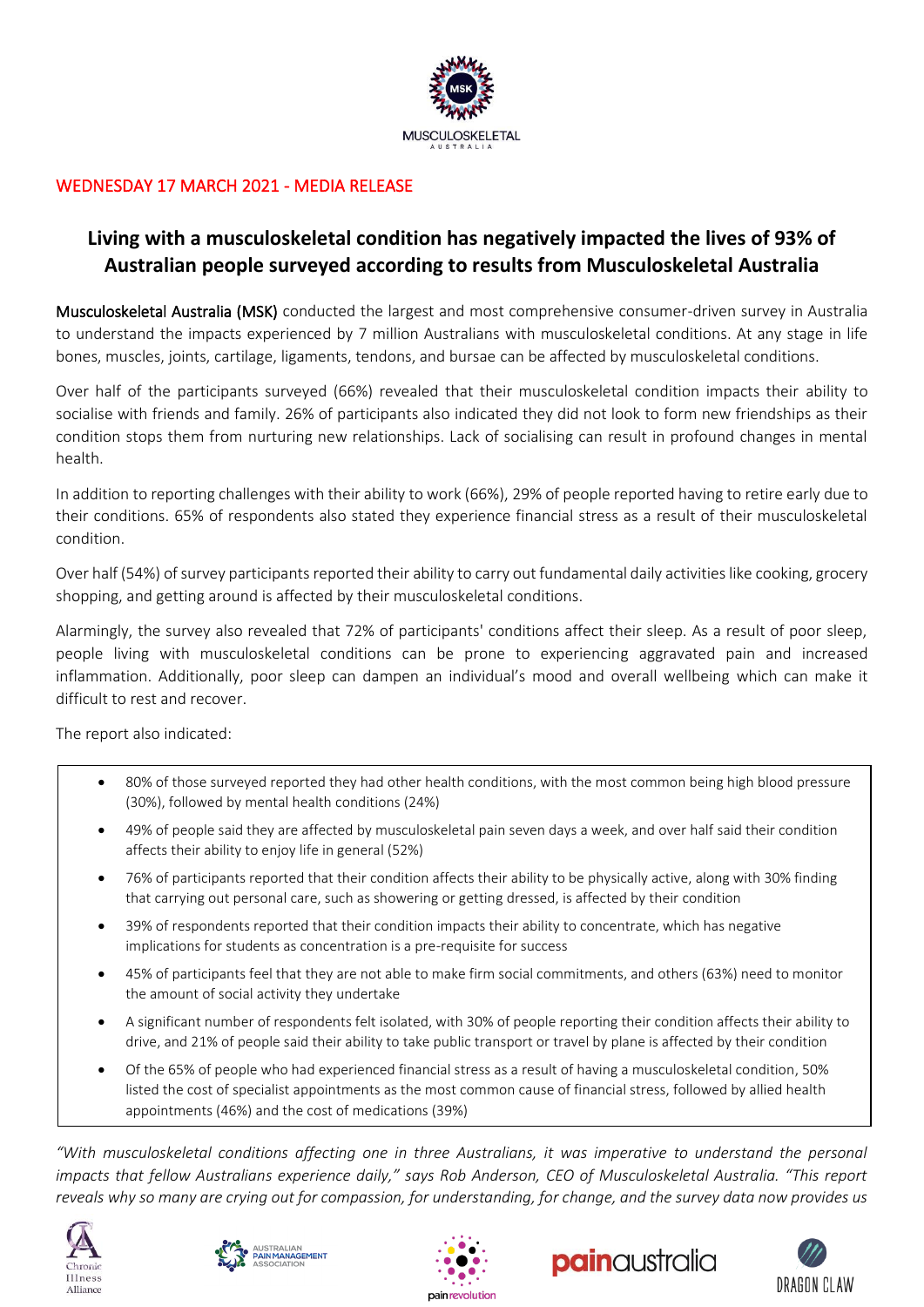*with the opportunity to offer more support for the unwanted and difficult conditions that have intruded into people's lives.".*

Given musculoskeletal conditions are the leading contributor to disability worldwide and a common cause for early retirement, the results from this survey will shape a consumer-driven response to make necessary changes required to enhance healthcare for people with musculoskeletal conditions.

With over 150 different types, musculoskeletal conditions can affect anyone from any age or background. Conditions such as back pain, osteoarthritis, fibromyalgia, and lupus, among others, are a national health priority. MSK expects that the number of Australians living with one or more musculoskeletal condition will grow to 8.7 million people by 2032.

*"Musculoskeletal Australia is committed to assisting all Australians living with musculoskeletal conditions,"* says Rob Anderson. *"With these personal insights, we can raise awareness, build better programs, and advocate for enhanced care for the 7 million Australians living with musculoskeletal conditions."*

Developed in close consultation with the MSK Consumer Advisory Committee, the first-ever national survey was open from August to October 2020.

*"Living with multiple musculoskeletal conditions for over 40 years since the age of 15, I have come across almost every issue identified in this valuable consumer survey,"* says Annie McPherson, Chair of the MSK Consumer Advisory Committee. "*This survey has been such an important process to allow the voices of people with musculoskeletal conditions to be heard and to make visible the impact of these conditions on their lives. It is so important for health consumers to have the most up-to-date health information to guide informed decisions and manage their conditions on a daily basis. I just wish good quality information and services had been available to my mother and I in regional Victoria in the early 1970s – perhaps I would not be so crippled and limited in my physical abilities these days."*

The survey provided the opportunity for the one in three Australians affected by these often-invisible conditions to share their story. Receiving responses from 3,453 people of all ages, locations, and backgrounds has provided a broad and robust sample of the population of those living with musculoskeletal conditions or parents caring for children with these conditions.

The report can be found here: www.msk.org.au/mskconsumersurvey2020/

For more information, please visi[t www.msk.org.au](http://www.msk.org.au/)

-Ends-

### Notes for Editor:

### Based on the survey results, areas of action to improve the lives of those with musculoskeletal conditions include:

- Improving community knowledge and understanding of musculoskeletal conditions and how they affect people
- Increasing awareness of resources available for both employers to support employees with conditions and for employees themselves
- Providing affordable services and financial assistance so people can get the care they need
- Promoting support to people to practise self-care and developing dedicated self-care programs to assist the management of conditions
- Advocating for government to improve the integration of services to improve management of conditions
- Using consumer voices and data to guide the provision of programs and services and to advocate for better care

### About Musculoskeletal Australia

Musculoskeletal Australia (MSK) is a consumer-driven organisation working to support people for better musculoskeletal health [\(www.msk.org.au\)](http://www.msk.org.au/). MSK focuses solely on meeting the needs of Australians with a broad range of musculoskeletal conditions and does this by providing them with information, education and support and undertaking policy and advocacy work. MSK provides comprehensive online information, telephone support and information via a